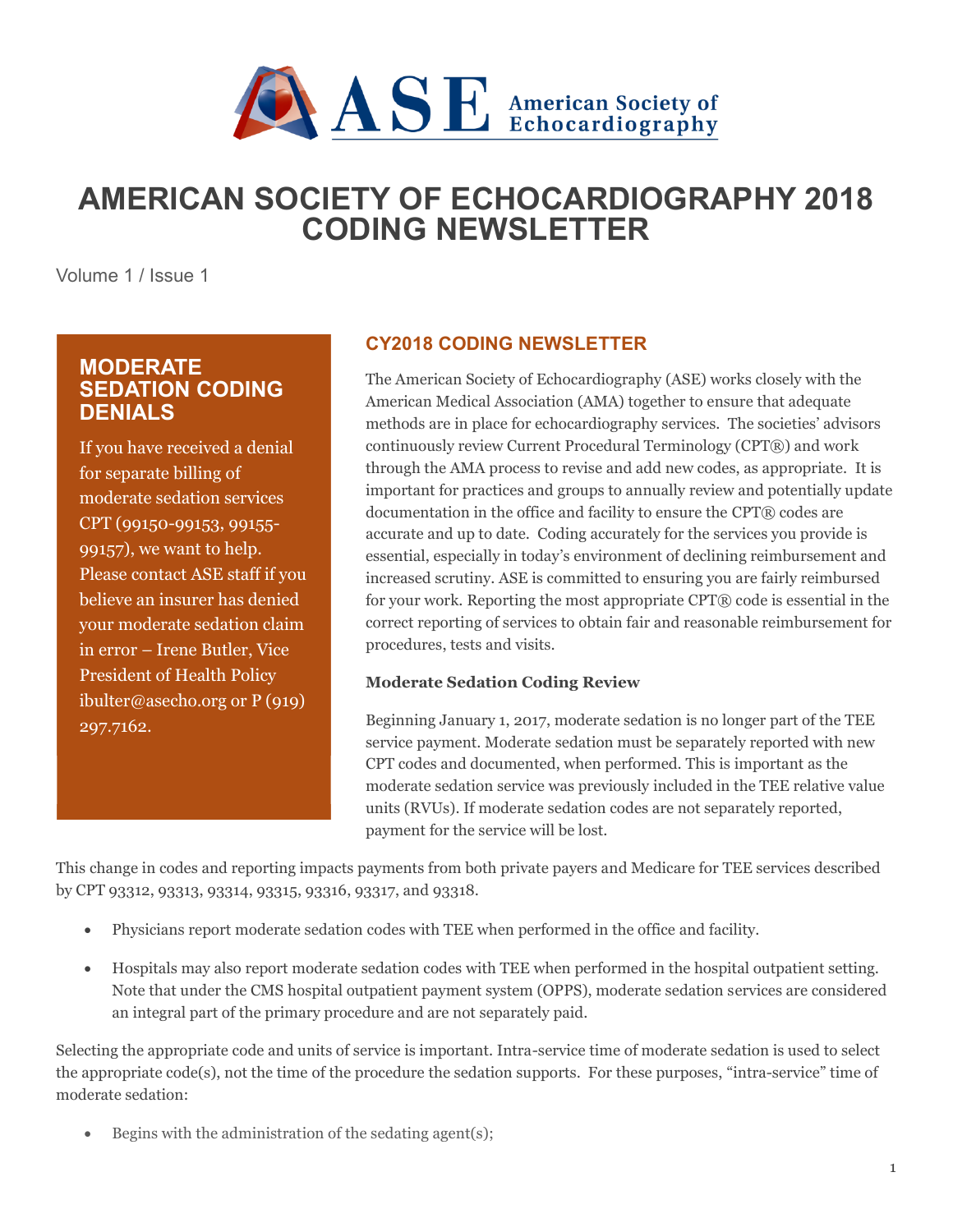- Ends when the procedure is completed, the patient is stable for recovery status, and the physician or other qualified health care professional providing the sedation ends personal continuous face-to-face time with the patient;
- Includes ordering and/or administering the initial and subsequent doses of sedating agents;
- Requires continuous face-to-face attendance of the physician or other qualified health care professional;
- Requires monitoring patient response to the sedating agents, including:
	- o Periodic assessment of the patient;
	- o Further administration of agent(s) as needed to maintain sedation; and
	- o Monitoring of oxygen saturation, heart rate, and blood pressure.

If the physician or other qualified health care professional who provides the sedation services also performs the procedure supported by sedation (99151, 99152, 99153), the physician or other qualified health care professional will supervise and direct an independent trained observer who will assist in monitoring the patient's level of consciousness and physiological status throughout the procedure.

Moderate sedation codes 99151, 99152, 99153, 99155, 99156, and 99157 are not used to report administration of medications for pain control, minimal sedation (anxiolysis), deep sedation, or monitored anesthesia care (00100-01999). Note that propofol sedation provided by anesthesia professionals is seldom going to be reported with moderate sedation codes, since such sedation is typically deep sedation, reported presently by anesthesia codes for related procedures.

#### Refresher - Total Intra-service Time for Moderate Sedation Provided By Physician

CPT published a table which guides the actual minutes that distinguish 99152/G0500 from the add-on "additional 15 minutes," which reflects a CPT convention that for time-based codes, the threshold to report a unit of time is ½ the total time of the service. For 15 additional minutes of moderate sedation, at least 7 minutes of the additional service must be performed. Since the panel decided that less than 10 minutes of time should not be reported separately, the time breaks for the services wind up as follows. If moderate sedation is administered for less than 10 minutes, it not separately reportable.

- 10-22 minutes: 99152
- 23-37 minutes: 99152 + 99153
- 38-52 minutes: 99152 + 99153 x 2
- $53-67$  minutes:  $99152 + 99153 \times 3$
- 68-82 minutes: 99152 + 99153 x 4
- 83 minutes or longer: add 99153 for every 15 additional minutes to the previous line

#### **Changes to CY2018 Echocardiography Services Physician Work RVUs**

CMS identified two TTE codes (93306 and 93351) as "Potentially Misvalued Codes" as determined through a "High Expenditure" screen. ASE (as part of its role on the AMA House of Delegates) - along with American College of Cardiology - participated in the RUC review of primary transthoracic echocardiography CPT code 93306, stress transthoracic echocardiography CPT code 93351, and the related family of CPT codes.

We are pleased that CMS has accepted the RUC recommendation to increase the physician work RVUs for CPT code 93306 from 1.30 to 1.50 work RVUs. Additionally, CMS will maintain the current work RVUs values for remaining transthoracic and stress echocardiography services. Ensuring adequate reimbursement levels for echocardiography services on behalf of our ASE provider members ultimately helps provide patient access to this important technology.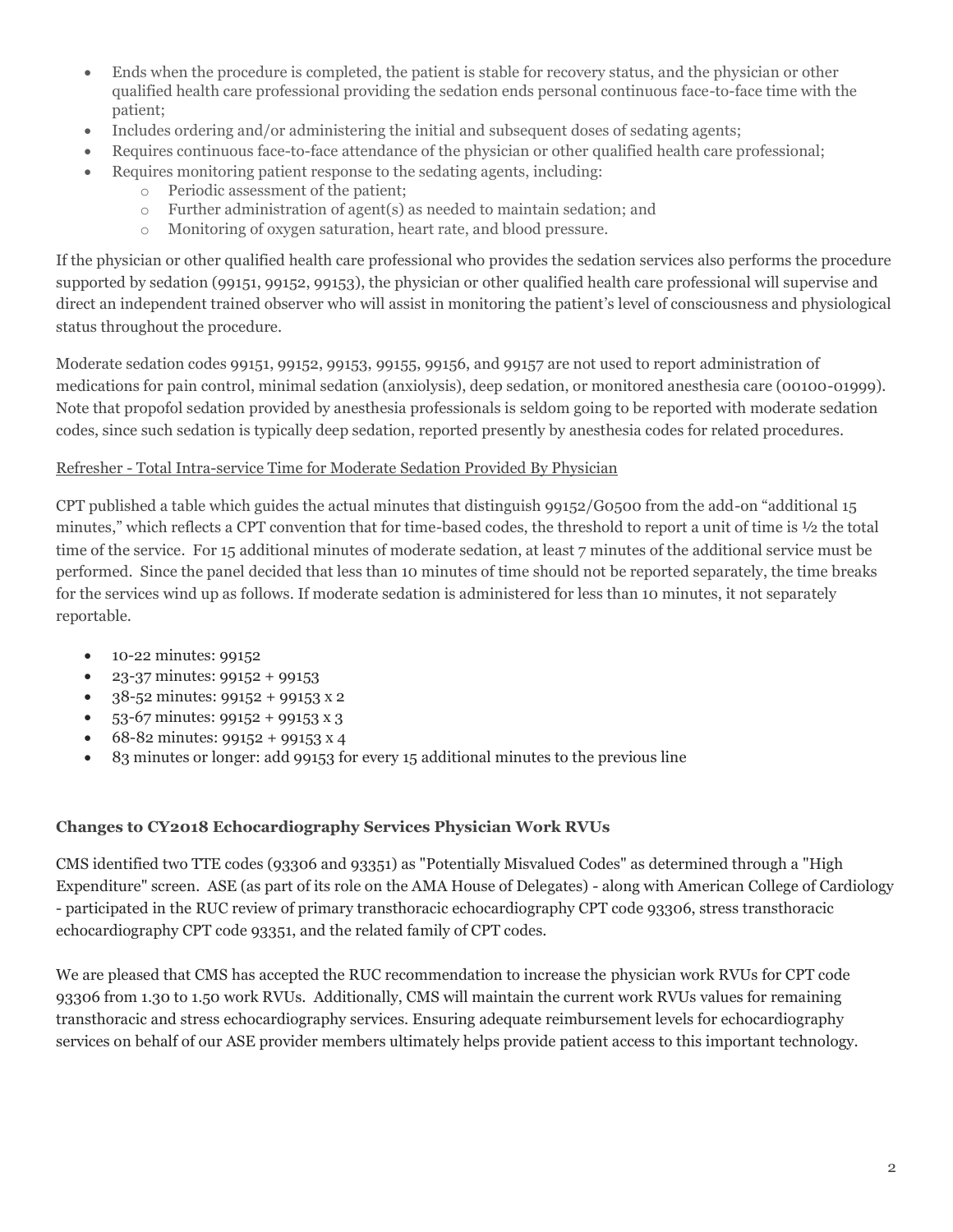#### **Interventional Transesophageal Echocardiography Services – CPT code 93355**

Transesophageal echocardiography (TEE) is an invasive technique whereby the transducer is placed at the tip of an endoscope and introduced into the patient's esophagus as guidance for procedures performed on intracardiac or other great vessels and structures. TEE provides high-quality, real-time images of the beating heart and mediastinal structures. CPT Code 93355 is used to report the guidance during the procedure(s), as well as measurements of the surrounding structures. It includes probe navigation, image acquisition, and physician's interpretation and report. Diagnostic TEE is included and contrast administration, Doppler, color flow, and 3D images, when performed, are also included.

This code became effective on January 1, 2015 and a range of intracardiac therapies may be performed with TEE guidance. Code 93355 describes TEE during advanced transcatheter structural heart procedures (eg, transcatheter aortic valve replacement [TAVR], left atrial appendage closure [LAA], or percutaneous mitral valve repair).

93355 - Echocardiography, transesophageal (TEE) for guidance of a transcatheter intracardiac or great vessel(s) structural intervention(s) (eg,TAVR, transcatheter pulmonary valve replacement, mitral valve repair, paravalvular regurgitation repair, left atrial appendage occlusion/ closure, ventricular septal defect closure) (peri-and intraprocedural), real-time image acquisition and documentation, guidance with quantitative measurements, probe manipulation, interpretation, and report, including diagnostic transesophageal echocardiography and, when performed, administration of ultrasound contrast, Doppler, color flow, and 3D

It is important to note that there are edits in place which do not permit the reporting of Interventional TEE (CPT code 93355) with anesthesia services. CMS has indicated that their position is that the delivery of the diagnostic and interventional periods of the 93355 TEE service are not to be performed simultaneously with the anesthesia service. The work involved in performing interventional TEE is provided in real time and requires the physical manipulation of the TEE probe by the provider responsible for the probe placement and management of the TEE.

#### **Category III echocardiographic CPT codes.**

While category III codes are not nationally reimbursed by CMS, these codes may be reimbursed by private payers—ASE is meeting with private payers in an effort to establish reimbursement. Additionally, CMS will track submission of these codes. There will be an opportunity for this code to progress to Category I status over the next few years based on 1) utilization and 2) additional peer reviewed publications demonstrating efficacy.

- *CPT<sup>™</sup> code +0399T:* Myocardial strain imaging has emerged as a sensitive tool for assessing regional and global left ventricular systolic function. +0399T is to be reported once per encounter in addition to the appropriate echocardiography base codes 93303-93351.
- *CPT<sup>™</sup> code +0439T:* Myocardial contrast perfusion echocardiography aids in the detection of myocardial ischemia and myocardial viability and is well-tolerated and safe in both ambulatory and critically ill patients. This code should be submitted whenever myocardial contrast perfusion echocardiography is performed and may be used only in conjunction with echocardiography base codes 93306, 93307, 93308, 93350, 93351.

ASE is encouraging you to *share information about these new codes* with your lab staff and business departments and *submit these codes* whenever myocardial strain imaging or myocardial perfusion echocardiography is performed. ASE has developed a [Strain Code Toolkit](http://asecho.org/wordpress/wp-content/uploads/2016/01/MLM-Revised-Strain-Code-1-6-16.docx) to assist members.

## **Frequently Asked Questions – Echocardiography Coding**

#### *Insert information on where to send coding questions and Judy's contact information (if appropriate)*

#### *1. What elements are included in the complete and limited TTE exam?*

Per CPT Guidance in the Echocardiography Introduction Section, here are the definitions of a complete or limited echo. For further details as to how CPT describes echocardiography examinations, refer to the CPT introductory language in the Echocardiography section of the book.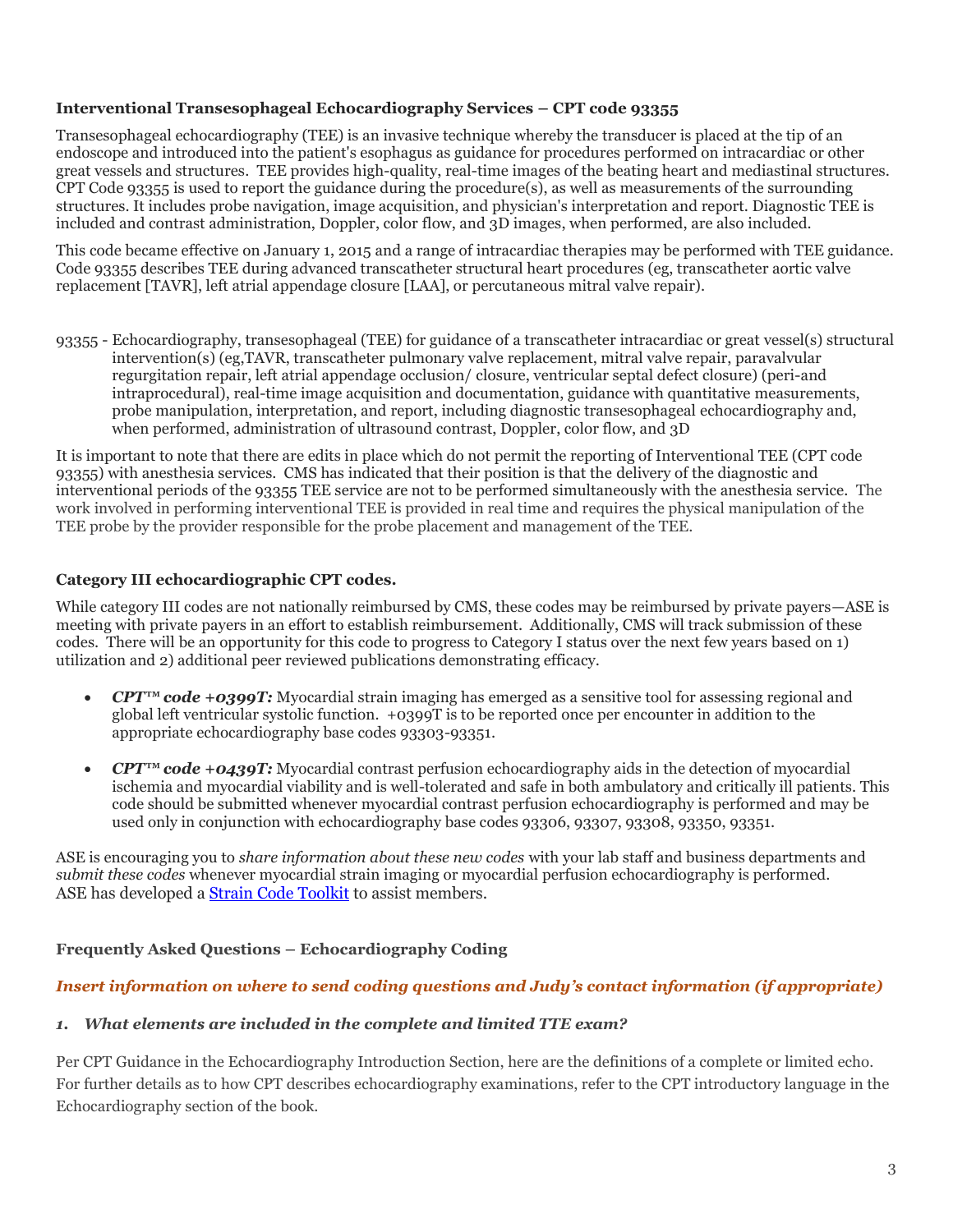- Complete echo: A complete echocardiogram is one that includes multiple 2D views of all chambers, valves, pericardium, and portions of the aorta, with appropriate measurements. The inability to visualize or measure the clinically relevant anatomy requires documentation of the attempt. Additional anatomy and M mode tracings may not be required but may also be included.
- Limited echo: A limited examination is usually a follow-up or focused study that does not evaluate all the structures required for a comprehensive or complete echocardiographic exam. The purpose of this exam is best described and documented as a focused clinical exam to answer a specific clinical question.
- Documentation: All reports should include an interpretation of the images with quantitative measurements, and clinically relevant and abnormal findings. When images are attempted but not adequately identified, it should be noted in the report. Recorded studies must be available for subsequent review.

# *2. How frequently can a TTE be billed?*

The rules of frequency per indication/diagnosis vary by payers. In general, repeat echocardiography studies should be guided by the clinical status of the patient, which may be outlined in coverage policies. Typically, repeat studies are appropriate to monitor changes in cardiac structure or function when there are changes in the clinical status of the patient, or when disease progression is otherwise suspected.

# *3. How is strain imaging reported?*

CPT code 0399T is reported for myocardial strain imaging.

• 0399T Myocardial strain imaging (quantitative assessment of myocardial mechanics using image-based analysis of local myocardial dynamics)

The instructions are as follows: (Use 0399T in conjunction with 93303, 93304, 93306, 93307, 93308, 93312, 93314, 93315, 93317, 93350, 93351, or 93355. Report 0399T once per session)

Separate reimbursement of Category III codes is at the discretion of payers. No national relative value units (RVUs) or national payment is assigned. See ASE clinical summary that may be referenced to support a request for payment from payers. asecho.org/wordpress/wp-content/uploads/2016/01/MLM-Revised-Strain-Code-1-6-16.docx (please make this link live)

The following diagnosis codes may be reported for monitoring cardiac toxicity. Note, these codes do not guarantee coverage or payment.

Z08: Encounter for follow-up examination after completed treatment for malignant neoplasm

Z01.818: Encounter for other preprocedural examination

Z51.11: Encounter for antineoplastic chemotherapy

Code the diagnosis(es) for the initial pre-chemotherapy echo according to the patient's condition (i.e. cancer diagnosis and other clinical conditions). Ensure there is clear documentation in the medical record supporting the necessity of the echocardiogram. If the echocardiogram occurs at the same visit that chemotherapy is initiated, report ICD-10: Z51.11: Encounter for antineoplastic chemotherapy

# *4. What clinical conditions are considered congenital?*

CPT doesn't provide guidance as to the definition of what is considered congenital. The selection of a congenital or non-congenital code is left to the physician. Ensure good documentation for medical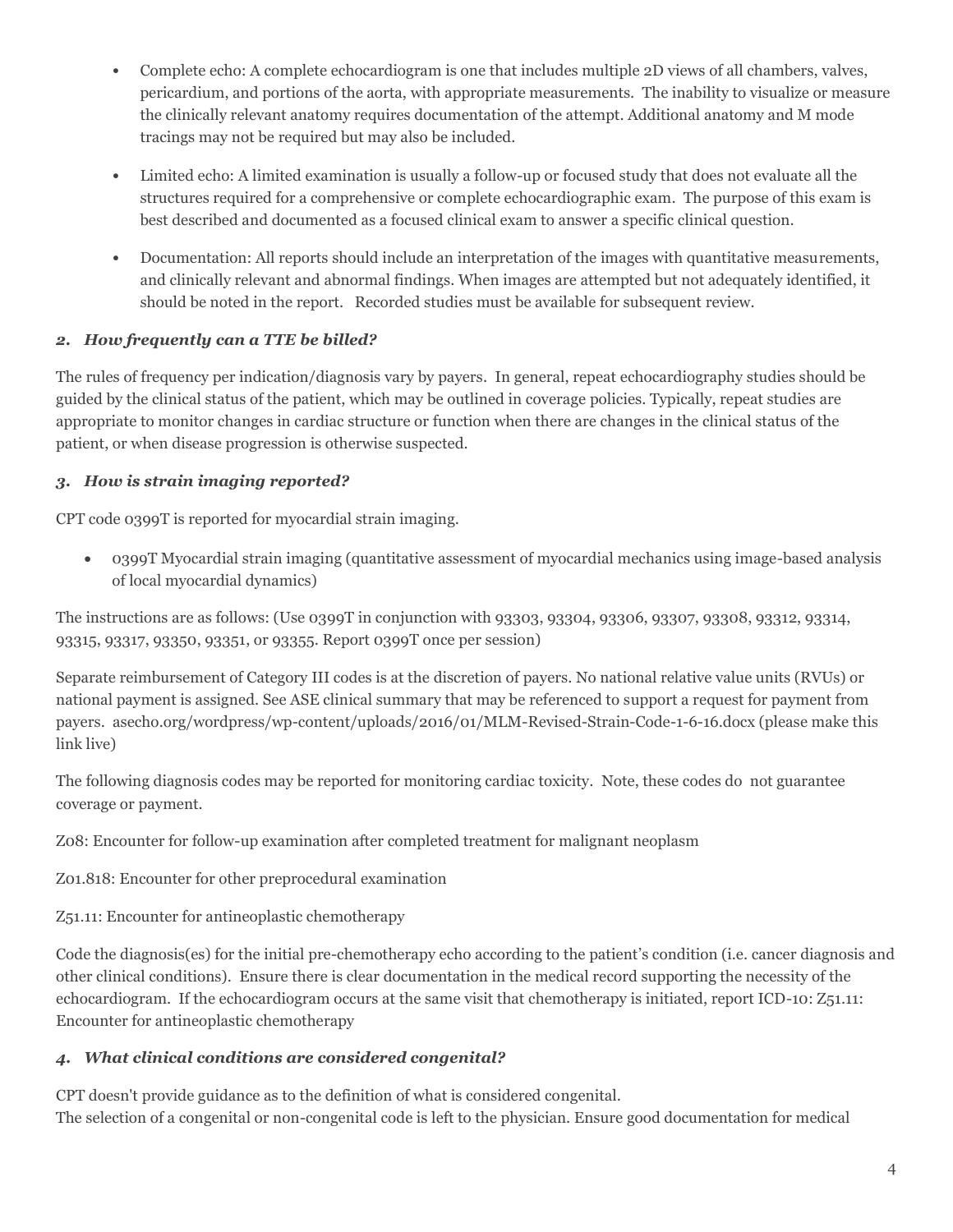necessity and follow clinical congenital echocardiography guidelines to best support the selection of codes. See coding tips from CPT Assistant Frequently Asked Questions (May 2015)

General Reporting Tips

- If echocardiography detects any congenital abnormality, it is appropriate to use congenital echocardiography codes.
- When congenital heart disease is known to be present from other studies, the procedure should be reported using the congenital echocardiography codes.
- If echocardiography detects congenital heart disease of little or no clinical significance, it can be reported with the congenital echocardiography codes. However, if the work involved is less than usual for congenital echo imaging, the physician may choose to report the noncongenital echo codes.

# **5.** *How is contrast echocardiography reported by the hospital (facility)?*

Medicare has established a family of HCPCS "C" echocardiography codes that describe reporting of contrast administration. These codes should be reported by the hospital when an outpatient contrast echo procedure is performed in place of the conventional CPT codes (e.g., 93306, 93351, etc.). In addition to reporting the contrast procedure, hospitasl should report the applicable contrast agent "Q" code. Per the NCCI manual and correct coding edits, Medicare does not allow separate reporting for the IV insertion or injection procedure. Private payers may or may not use these codes. Check with payers.

*HCPCS "C" codes:*

- C8921 Transthoracic echocardiography with contrast, or without contrast followed by with contrast, for congenital cardiac anomalies; complete
- C8922 Transthoracic echocardiography with contrast, or without contrast followed by with contrast, for congenital cardiac anomalies; follow-up or limited study
- C8923 Transthoracic echocardiography with contrast, or without contrast followed by with contrast, real-time with image documentation (2D), includes M-mode recording, when performed, complete, without spectral or color Doppler echocardiography
- C8924 Transthoracic echocardiography with contrast, or without contrast followed by with contrast, real-time with image documentation (2D), includes M-mode recording, when performed, follow-up or limited study
- C8925 Transesophageal echocardiography (TEE) with contrast, or without contrast followed by with contrast, real time with image documentation (2D) (with or without M-mode recording); including probe placement, image acquisition, interpretation and report
- C8926 Transesophageal echocardiography (TEE) with contrast, or without contrast followed by with contrast, for congenital cardiac anomalies; including probe placement, image acquisition, interpretation and report
- C8927 Transesophageal echocardiography (TEE) with contrast, or without contrast followed by with contrast, for monitoring purposes, including probe placement, real time 2-dimensional image acquisition and interpretation leading to ongoing (continuous) assessment of (dynamically changing) cardiac pumping function and to therapeutic measures on an immediate time basis
- C8928 Transthoracic echocardiography with contrast, or without contrast followed by with contrast, real-time with image documentation (2D), includes M-mode recording, when performed, during rest and cardiovascular